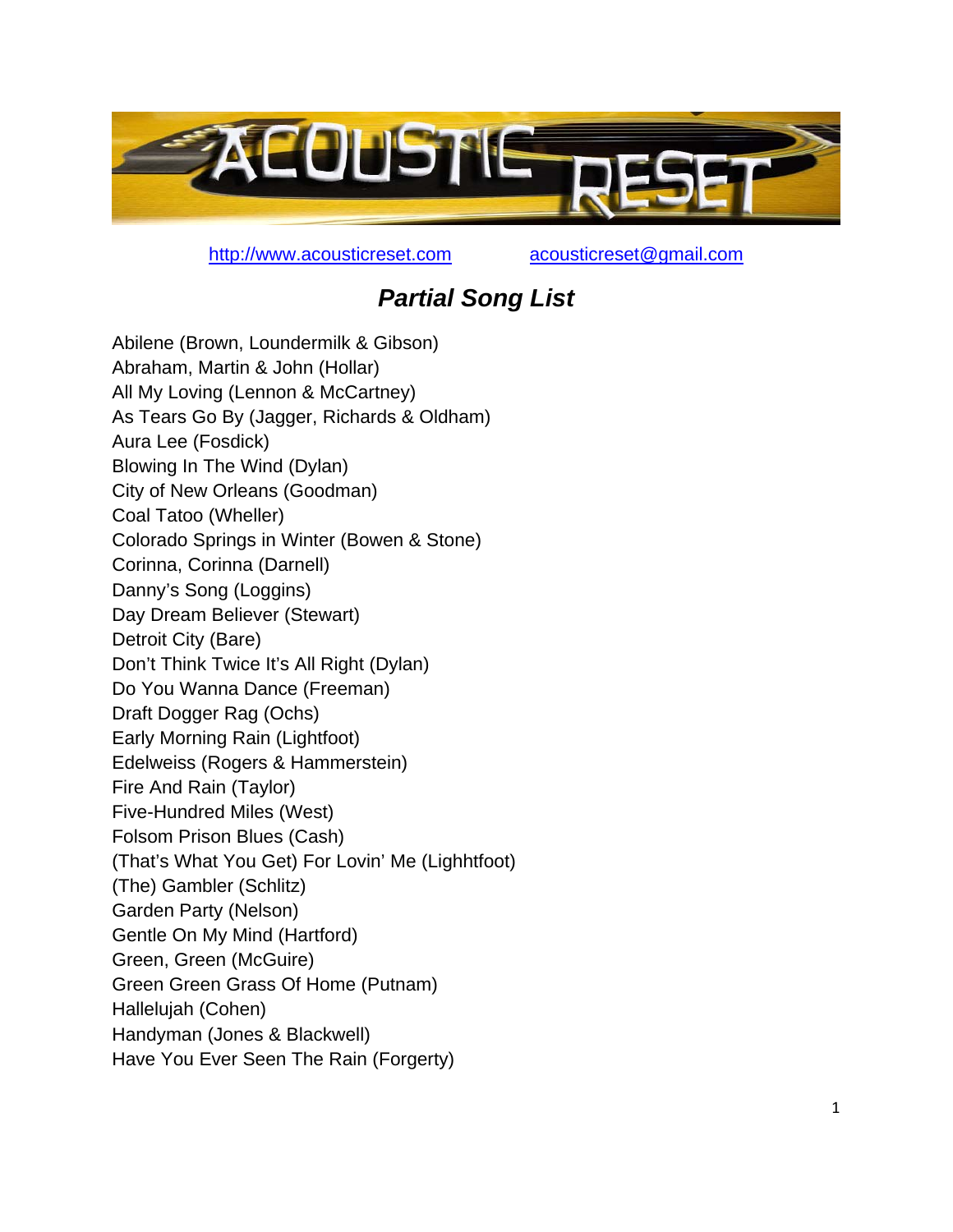

Hello Mary Lou (Pitney & Mangiaracina) Here Comes The Sun (Harrison) Hey Jude (Lennon & McCartney) Homeward Bound (Simon) House Of The Rising Sun (Traditional) If I Had A Hammer (Seeger & Hays) If I Were A Carpenter (Harden) If You Could Read My Mind (Lightfoot) I Got A Name (Croce) I Am A Rock (Simon) I Have To Say I Love You In A Song (Croce) I'm A Believer (Diamond) I'm Leaving On A Jet Plane (Denver) It's Good T Be Back Home (Denver) It's A Lesson Too Late For The Learning (Paxton) King Of The Road (Miller) Last Night I Had the Strangest Dream (McCurdy) Let It Be (Lennon & McCartney) Leaving On A Jet Plane (Denver) Lodi (Fogerty) Love Has Been Good To Me (McKuen) Mama Don't Allow (Traditional) Margaritaville (Buffet) Me & Bobby McGee (Kristofferson & Foster) Me & You & A Dog Named Boo (Jackson) Mr. Bojangles (Walker) MTA (Steiner & Hawes) Ms. Robinson (Simon) My Old Man (Smothers Brothers) Never Goin' Back (Stewart) Promises (Feldman & Linn) Proud Mary (Fogerty)h, Sail Away (Phillips) Puff The Magic Dragon (Lipton & Yarrow)